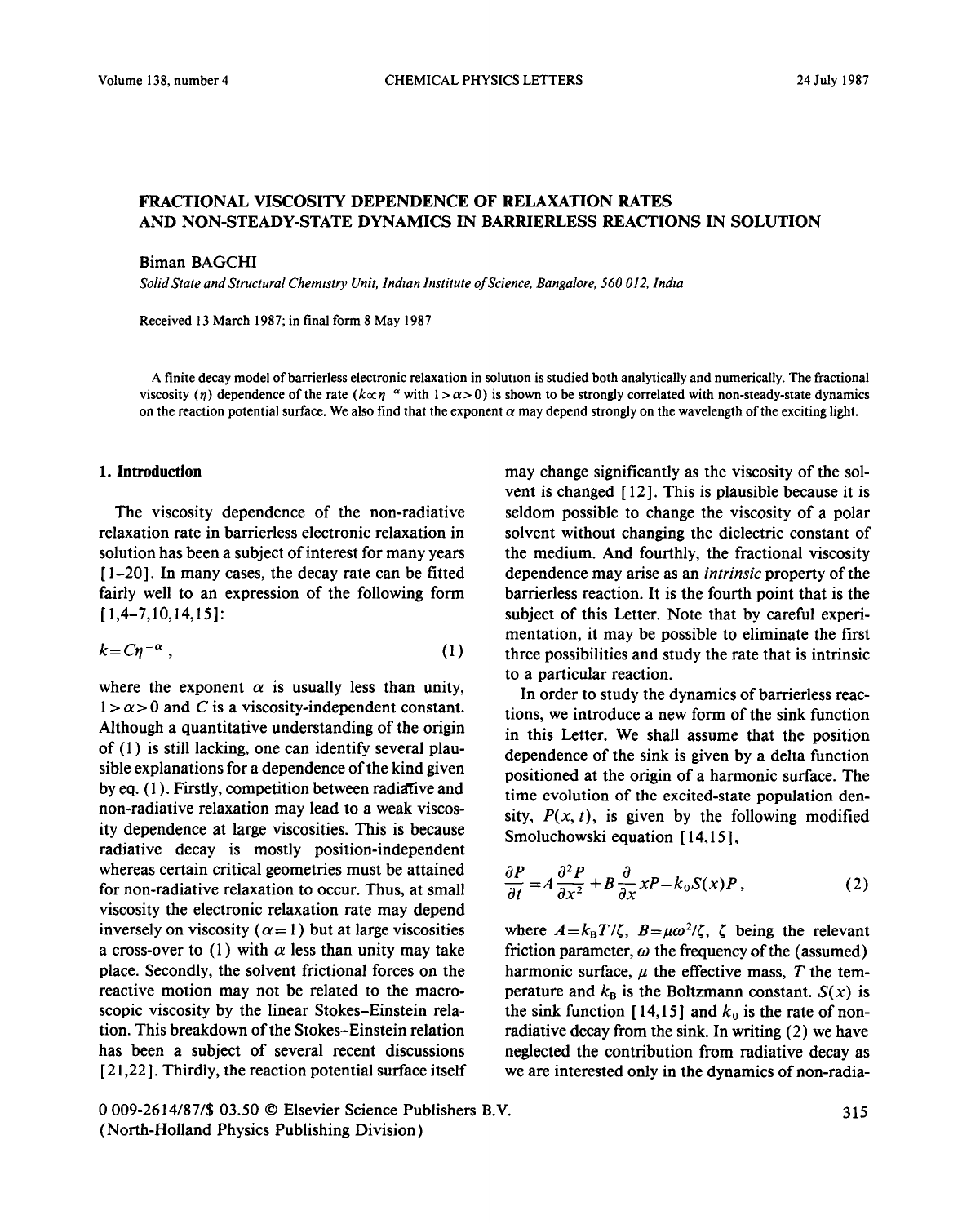tive relaxation. The sink function  $S(x)$  is assumed to be a delta function located at the origin of the harmonic surface

$$
S(x) = \delta(x) . \tag{3}
$$

The motivation for introducing the delta function sink is twofold. Firstly, it simplifies the numerical calculations substantially and at the same time retains the essential features of the more general (and realistic) Gaussian sink function [14,15]. The deltafunction sink is obtained from the Gaussian sink function by taking the limit that the width of the sink is infinitesimally small. Secondly, for many realistic situations,  $(3)$  is a reasonable approximation  $[13]$ .

In a previous study  $[15]$ , eq.  $(2)$  was solved numerically for a Gaussian sink. However, in that study specific values of  $k_0$  and other parameters were used and as a result some general features of the relaxation were not recognised. In the present study, we shall transform eq. (2) to a form in which the role of several competing processes will become transparent. This will allow us to make several general conclusions 'about barrierless chemical reactions. We find that the non-steady-state dynamics on the excited-state potential surface gives rise to a viscosity dependence of the form  $(1)$ , especially for the time-integrated rate constant, *k,.* Another interesting finding of this study is that *the exponent*  $\alpha$  may *depend rather strongly on the excitation wavelength in the intermediate viscosity range.* Multi-exponential decay of the excited-state population is shown to be a direct consequence of this non-steady-state dynamics.

At this point it is necessary to discuss briefly the nomenclature adopted here. We shall call the models described by eq. (2) with *finite*  $k_0$  as the *finite decay models.* These models are significantly different from the *instantaneous death models* where the excited state decays with unit probability as certain critical geometries (funnels or holes) are reached. Examples of the latter class of models are the pinhole sink model [14,15], the model of Oster and Nishijima [ 21 and the staircase model introduced recently by the present author [ 181. These models predict an inverse viscosity dependence of the rate at all viscosities. Also note that these models can be obtained from (2) by taking the limit  $k_0 \rightarrow \infty$ . The main

advantage of the instantaneous death models is that they can be solved analytically.

In section 2 we present the theoretical results. In section 3 the numerical results and discussion are given.

## 2. Theory

We first note that eq. (2) contains three independent time constants,  $k_0^{-1}$ ,  $B^{-1}$  and  $A^{-1}$  (when the reactive motion is rotational diffusion; for translational motion it would be  $a^2/A$  with a some appropriate length scale). In particular the long time decay is controlled by  $k_0$  and  $B$ . It is thus convenient to rewrite eq. (2) in the following form:

$$
\frac{\partial P}{\partial t_1} = \tilde{A} \frac{\partial^2 P}{\partial x^2} + \frac{\partial}{\partial x} x P - \tilde{k}_0 S(x) P, \qquad (4)
$$

where

$$
t_1=Bt
$$

and

$$
\vec{A} = A/B \ , \quad \vec{k}_0 = k_0/B
$$

The dimensionless quantity  $\bar{k}_0$  is the most important *quantity in the dynamical process.* Another advantage of (4) is that  $\tilde{A}$  is independent of viscosity. We now show that from (4) one can obtain simple limiting expressions for the long-time rate constant  $k<sub>L</sub>$ .  $k_{\text{L}}$  is defined by

$$
k_{\rm L} = -\lim_{t \to \infty} \frac{\partial}{\partial t} \ln P_{\rm e}(t) , \qquad (5)
$$

where  $P_{\rm r}(t)$  is the total, time-dependent, population on the excited-state surface at time t. Because  $\tilde{A}$  is independent of  $\zeta$  and because of the form of eq. (4), we can write  $\tilde{k}_{\rm L}$  as

$$
\tilde{k}_L = f(\tilde{k}_0) \tag{6}
$$

where  $f$  is a function whose limiting forms are given below. From  $(6)$ , we get

$$
k_{\text{L}} = Bf(\bar{k}_0) \tag{7}
$$

In the limit  $\tilde{k}_0 \rightarrow \infty$ , we recover the result of the pinhole sink model, i.e.  $f \rightarrow 1$ . In this limit an inverse vis-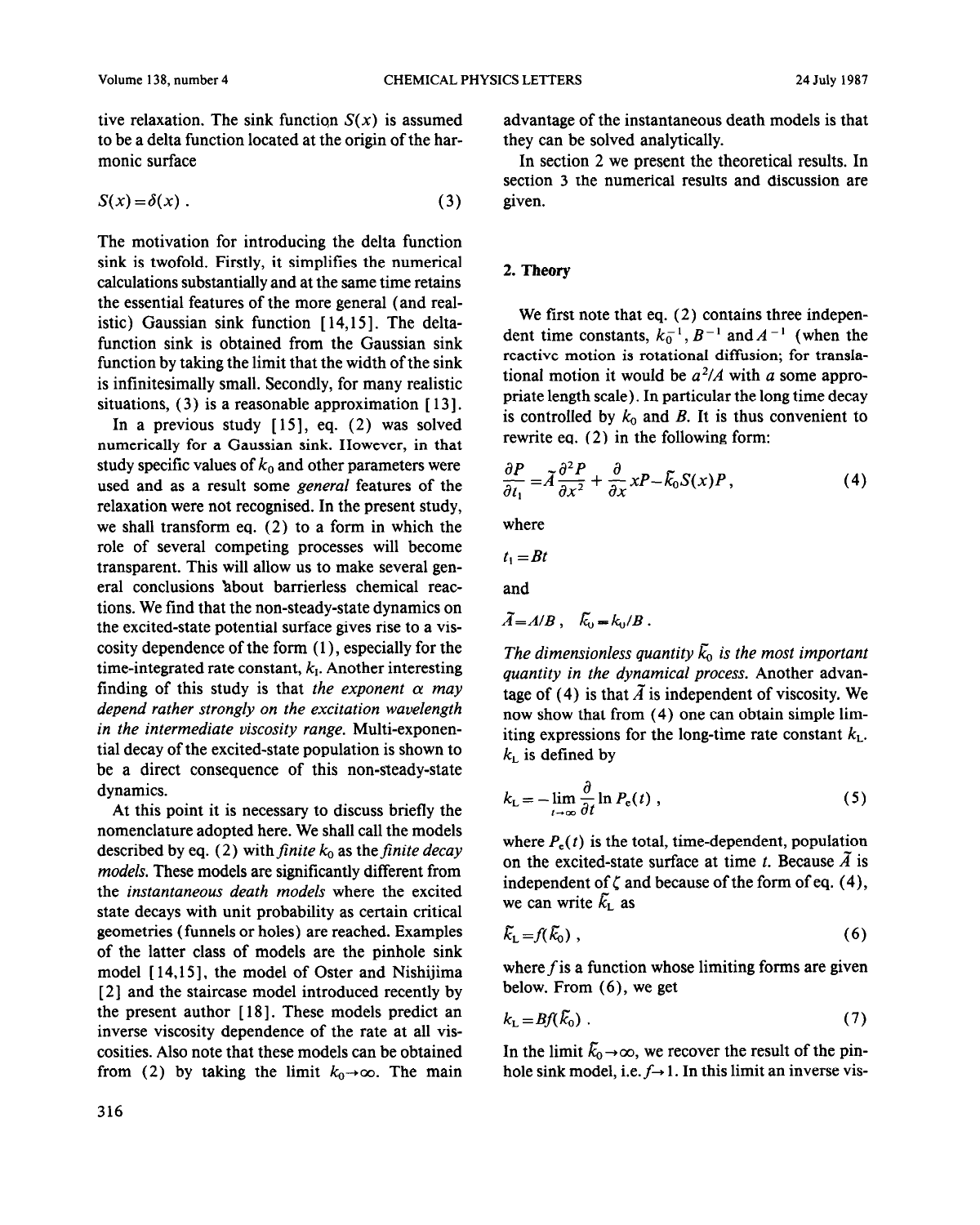cosity dependence is predicted. In the limit of small  $\bar{k}_0$ , the long time decay will be dominated by  $k_0$  and  $f(\bar{k}_0) \sim \bar{k}_0$  so  $k_L \sim k_0$ . In this limit,  $k_L$  is independent of viscosity. One can thus expect a fractional viscosity dependence for intermediate values of  $k_0$ .

If the decay is multi exponential then the more useful quantity is the integrated rate constant,  $k_I$ , defined by

$$
k_{\mathrm{I}}^{-1} = \int\limits_{0}^{\infty} \mathrm{d}t \, P_{\mathrm{e}}(t) \; . \tag{8}
$$

We shall show below that  $k<sub>I</sub>$  has a more interesting viscosity dependence than  $k<sub>L</sub>$ .

Next, we proceed to solve eq. (4) numerically. We expand  $P(x, t)$  in the eigenfunctions of the associated Fokker-Planck (FP) operator

$$
P(x,t) = \sum_{n=0}^{\infty} b_n(x) \sigma_n(t) , \qquad (9)
$$

where  $b_n$  is the *n*th eigenfunction of the FP operator  $[15]$  given by

$$
b_n(x) = A_n^{1/2} \exp(-x^2/2V^2) H_n(x/2^{1/2}V) , \qquad (10)
$$

where  $H_n$  is the Hermite polynomial of order n,  $V = \tilde{A}^{1/2}$  and the normalization constant,  $A_n$ , is given by

$$
A_n = [Vn! 2^n (2\pi)^{1/2}]^{-1} . \qquad (11)
$$

By using standard procedures we obtain the following system of equations for  $\sigma_n(t)$ :

$$
\dot{\sigma}_m(t_1) = -m\sigma_m(t_1) - \tilde{k}_0 \sum J_{mn}\sigma_n(t_1) , \qquad (12)
$$

with

$$
J_{mn} = A_m^{1/2} A_n^{1/2} H_m(0) H_n(0) . \qquad (13)
$$

 $P_e(t)$  is given by [15]

$$
P_e(t_1) = [(2\pi)^{1/2} V]^{1/2} \sigma_0(t_1)
$$
 (14)

and the expression for *k,* is

$$
k_1^{-1} = [(2\pi)^{1/2} V]^{1/2} \hat{\sigma}_0(s=0) , \qquad (15)
$$

where  $\hat{\sigma}_0(s)$  is the Laplace transform of  $\sigma_0(t)$ 

$$
\hat{\sigma}_0(s) = \int_0^\infty dt \exp(-st) \sigma_0(t) . \qquad (16)
$$

In the preceding discussion we have set  $B=1$ , so t and  $k_1^{-1}$  are in units of *B*. Since **J** is a symmetric matrix, it is straightforward to diagonalize the matrix  $(mI + k_0J)$  to obtain the eigenvalues  $\lambda$ . The lowest eigenvalue  $\lambda_1$  gives the long-time rate constant  $k_L$ . For calculation of  $k<sub>1</sub>$ , we found it more convenient to use eq. (15) and obtain  $\hat{\sigma}_0(s=0)$  directly by matrix inversion. The initial condition  $P(x, t=0)$  $=x-x_0$  gives

$$
\sigma_m(0) = b_m^+(x_0) \tag{17}
$$

It is straightforward to generalize (17) for a realistic initial distribution [ 18,231 which primarily affects the short time dynamics but leaves the main conclusions presented here unchanged.

#### *3.* **Results and discussion**

In this section we present the results of our numerical solution of the system of equations (12) and (13) with the initial conditions given by (17). At smaller values of  $\bar{k}_0$  ( $\bar{k}_0 \le 1$ ), good convergence is obtained with a small number (20-30) of even eigenstates. For larger  $\tilde{k}_0$  (2  $\leq \tilde{k}_0 \leq$  50), a larger number (60-100) of even eigenstates is necessary to obtain satisfactory convergence. Both the eigenvalue spectrum and the integrated rate constant,  $\tilde{k}_1$ , were obtained numerically on a DEC-1090 computer. The results are presented below.

## 3.1. *Non-steady-state dynamics and multi-exponential decay*

The condition for a single exponential decay is that the lowest eigenvalue,  $\lambda_1$ , should be substantially smaller than the next highest eigenvalue,  $\lambda_2$ . Thus a suitable parameter to study multi-exponential decay is

$$
\Delta_{12} = (\lambda_2 - \lambda_1)/\lambda_1 \tag{18}
$$

For single exponential decay to dominate the overall relaxation process,  $A_{12}$  must be much greater than unity. This is also the condition for a steady (constant) rate of decay from the sink region.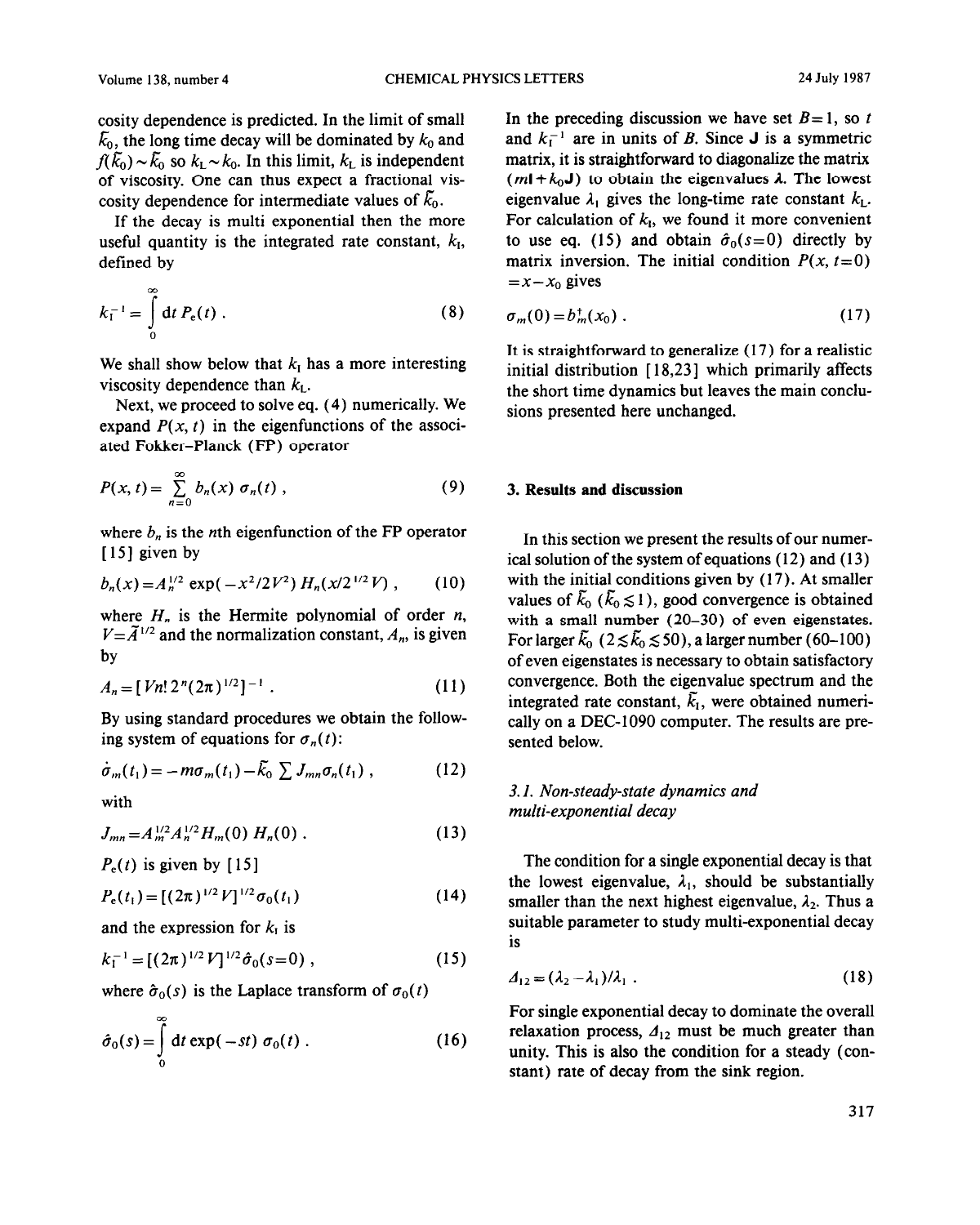

Fig. 1. The calculated value of  $A_{12}$  plotted against  $\bar{k}_0$  (= $k_0/B$ ). The inset shows the behaviour for small values of  $\tilde{k}_0$  on an expanded scale.

In fig. 1 we have plotted the values of  $A_{12}$  against  $\bar{k}_0$  (= $k_0/B$ ). The inset in this figure is for very small values of  $\bar{k}_0$ . It is seen clearly that  $\Delta_{12}$  becomes very large at small values of  $\bar{k}_0$  indicating a single exponential behaviour. At larger values of  $\bar{k}_0$  ( $k_0 \gtrsim$ 2),  $A_{12}$  becomes smaller and comparable to unity. It is in this range that multi-exponential behaviour begins to dominate the relaxation process. In fig. 2 we have plotted the time-dependent excited state population,  $P_e(t)$ , against time for three values of  $\tilde{k}_0$ . The increasing non-exponential character of the



The values of  $\bar{k}_0$  are given in the figures.  $x_0 = 0.5$ .

decay, as  $\bar{k}_0$  is increased, is clear from the graphs.

Since the results are given in terms of the dimensionless quantity  $\tilde{k}_0$ , there are two ways to interpret them. Firstly, we can keep *B* (i.e. the friction) constant and vary  $k_0$ . Alternatively, we can fix  $k_0$ , and change *B.* In the latter case, figs. 1 and 2 depict the effects of changing the viscosity on the relaxation process. As friction increases, *B* decreases and  $\bar{k}_0$ increases. So, low  $\tilde{k}_0$  corresponds to low friction and large  $\bar{k}_0$  to large friction. Thus fig. 2 shows the crossover to non-exponential behaviour as  $\zeta$  increases. This has been observed experimentally in some cases [ 6-91 and discussed theoretically in our earlier paper [ 151. Note that the scale changes in fig. 2 as *B* is changed. For larger  $\tilde{k}_0$ , *B* is also larger. At large values of *Bt*  $(Bt \gg 1)$ , the relaxation becomes single exponential for all  $\tilde{k}_0$ . However, the signal in this region may become too low in some cases to detect this long-time single exponential behaviour.

# 3.2. *Non-steady-state dynamics and fractional viscosity dependence of rate*

We present two important results here. The first is concerned with the significantly different viscosity dependence of the two rate constants,  $k<sub>L</sub>$  and  $k<sub>L</sub>$ . Secondly, we find that, for  $k_i$ , the exponent  $\alpha$  of eq. (1) depends on the excitation wavelength.

In fig. 3 we have plotted both the lowest eigenvalue  $\overline{\tilde{\lambda}_1}$  ( =  $\overline{\tilde{k}_1}$ ) and the integrated rate constant  $\overline{\tilde{k}_1}$ 



Fig. 2. The excited-state population  $P_e(t)$  at time Bt plotted against Fig. 3. Values of  $\tilde{\lambda}_1$  and  $\tilde{k}_1$  plotted against  $\tilde{k}_0$ .  $\tilde{k}_1$  is plotted for sev-<br>Bt for several values of the dimensionless quantity  $\$ eral values of the initial position  $x_0$  on the excited state potential surface. The values of  $x_0$  are indicated on the graph.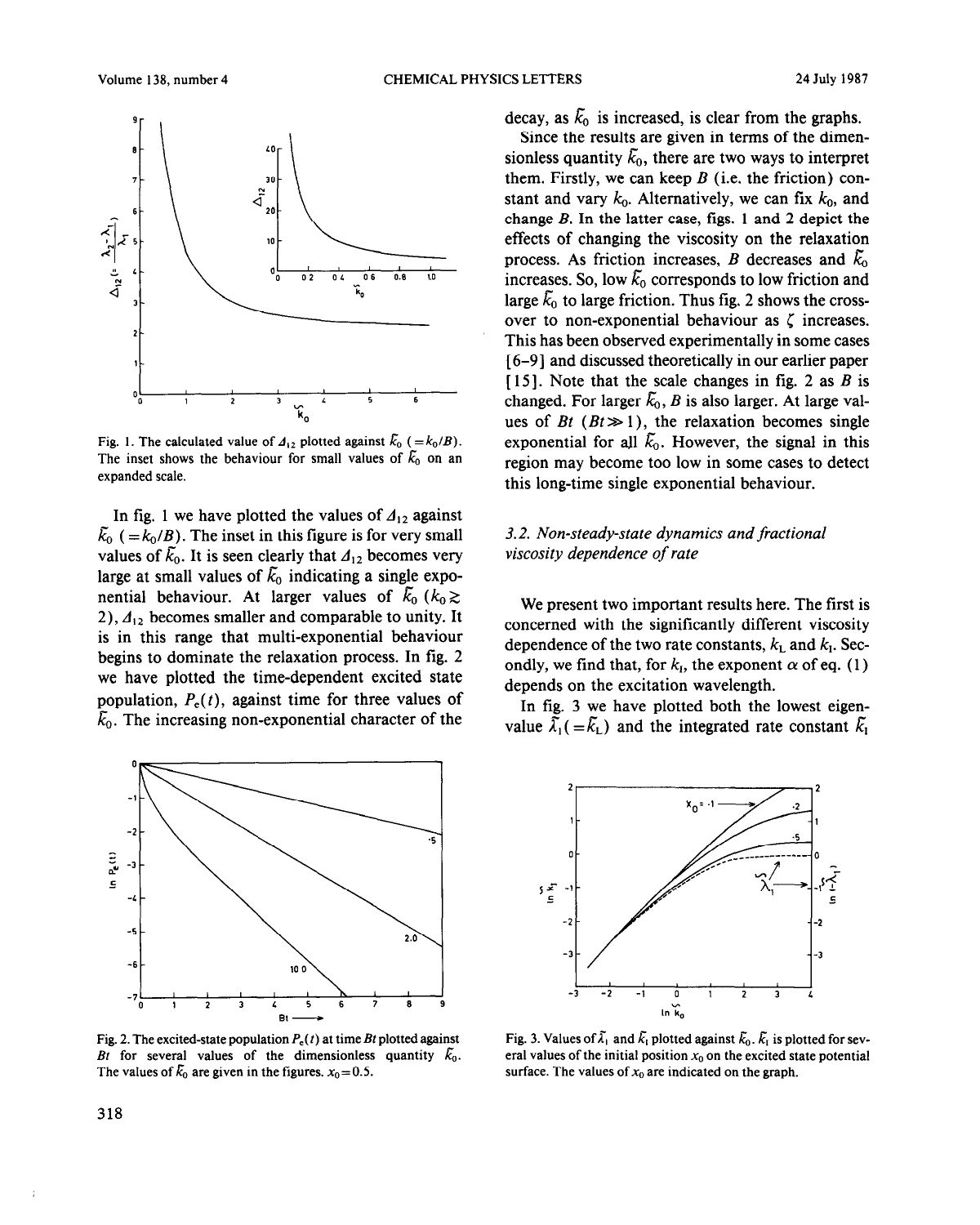against  $\bar{k}_0$ . The values of  $\bar{k}_1$  are given for several values of the initial position  $x_0$ . As  $\overline{k}_0$  becomes larger,  $\tilde{\lambda}_1$  approaches unity which means  $\lambda_1$ , and  $k_L$ , becomes equal to *B.* This is of course expected from the known result [15] for the pinhole sink. Thus  $k<sub>L</sub>$  has a viscosity dependence of the form given by eq. (1) (with exponent  $\alpha$  less than unity) only for high values of *B.* Thus, at fixed  $k_0$ , a fractional viscosity dependence of  $k<sub>L</sub>$  is predicted only at *small* viscosities, in agreement with the theoretical analysis presented earlier in this section.

However, the behaviour of  $k_I$  is significantly different from that of  $k_L$ . Firstly, the values of  $\bar{k}_1$  seem to saturate at larger values of  $\tilde{k}_0$  which means fractional viscosity dependence will be observed over a larger range of viscosity. Secondly, the variation of  $\bar{k}_1$  with  $\bar{k}_0$  depends strongly on the initial conditions. For example, for  $x_0 = 0.1$ , fractional viscosity dependence is predicted even beyond  $\tilde{k}_0 \gtrsim 50$ . This is in the range available to experimental studies. For TPM dyes,  $B \approx 10^{10} - 10^{11}$  s<sup>-1</sup> at  $n=1$  cP if the reactive motion is a synchronous rotation of the phenyl rings, and  $k_0 \approx 10^{12}$  s<sup>-1</sup>. However,  $k_0$  may also change with viscosity because a change in viscosity is usually accompanied by a change of the dielectric properties of the solvent. Thus, although we predict a fractional viscosity dependence of  $k<sub>1</sub>$ , it is not possible, within this theory, to attribute it solely to viscous effects.

The preceding discussion suggests that experimental analysis of the viscosity dependence should be carried out by obtaining both  $k_1$  and  $k_2$  (if single exponential decay is attained at long times) as functions of viscosity at various excitation wavelengths in similar (with regard to polar properties) solvents. At the viscosity usually attained in experiments and for the type of molecules that undergo barrierless reaction via large amplitude motion, the *long-time decay rate k, will probably show inverse viscosity dependence at all viscosities.* But  $k<sub>I</sub>$  may show a fractional viscosity dependence at small to intermediate viscosity values. Moreover,  $k_1$  may show a dependence on the excitation wavelength but  $k<sub>L</sub>$  should be independent of it.

We would like to stress here that if an instantaneous death model is appropriate for a given situation, then an inverse viscosity dependence would be observed at all viscosities for both  $k<sub>L</sub>$  and  $k<sub>L</sub>$ . Thus careful experimental studies are necessary to understand all these competing factors.

## 3.3. *Temperature dependence of rate*

At low values of  $\bar{k}_0$  an equilibrium (Boltzmann) distribution is attained on the excited state surface before any significant decay can take place. Increase of the temperature then widens the Boltzmann distribution and removes population from the sink region, giving rise to a *decrease* in the rate of decay. Thus, we would have an apparent *"negative"* activation energy at low values of  $\tilde{k}_0$ . But as  $\tilde{k}_0$  is increased, the Boltzmann distribution is never attained, the rate determining step is now the time the system takes to reach the sink and the rate increases with *T.* Thus, a cross-over to positive activation energy is predicted. However, note that  $k_0$  may itself increase with  $T$ , thus giving rise to an activation energy larger than that expected from the viscous effects alone.

We have the following concluding remarks. The treatment presented here is one dimensional and needs to be generalized. The major differences between instantaneous death models (such as the pinhole sink) and finite decay models (such as the delta-function sink) are expected to persist in the higher dimensions. Finally, the dependence of relaxation on the wavelength of the exciting light deserves to be fully explored in experiments. Much valuable information on barrierless reaction may be gained from such studies.

## **References**

- [1] Th. Förster and G. Hoffmann, Z. Physik 75 (1971) 63.
- [2] G. Oster and Y. Nishijima, J. Am. Chem. Soc. 78 (1956) 1581.
- [ 31 W. Rapp, Chem. Phys. Letters 27 (1974) 187.
- [4] M.D. Hirsch and H. Mahr, Chem. Phys. Letters 71 (1980) 27.
- [ 51 L.A. Brey, G.B. Schuster and H.G. Drickamer, J. Chem. Phys. 67 (1976) 2648.
- [6] E.P. Ippen, C.V. Shank and A. Bergman, Chem. Phys. Letters 38 (1976) 611.
- [ 71 G.S. Beddard, T. Doust and M.W. Windsor, in: Picosecond phenomena, Vol. 2, eds. R.M. Hochstrasser, W. Kaiser and C.V. Shank (Springer, Berlin, 1980) p. 167.
- [ 81 D.A. Cremers and M.W. Windsor, Chem. Phys. Letters 7 I (1980) 27.
- [ 91 D.A. Cremers, Thesis, Washington State University (1980), unpublished.
- [IO] K.M. Keery and G.R. Fleming, Chem. Phys. Letters 93 (1982) 322.